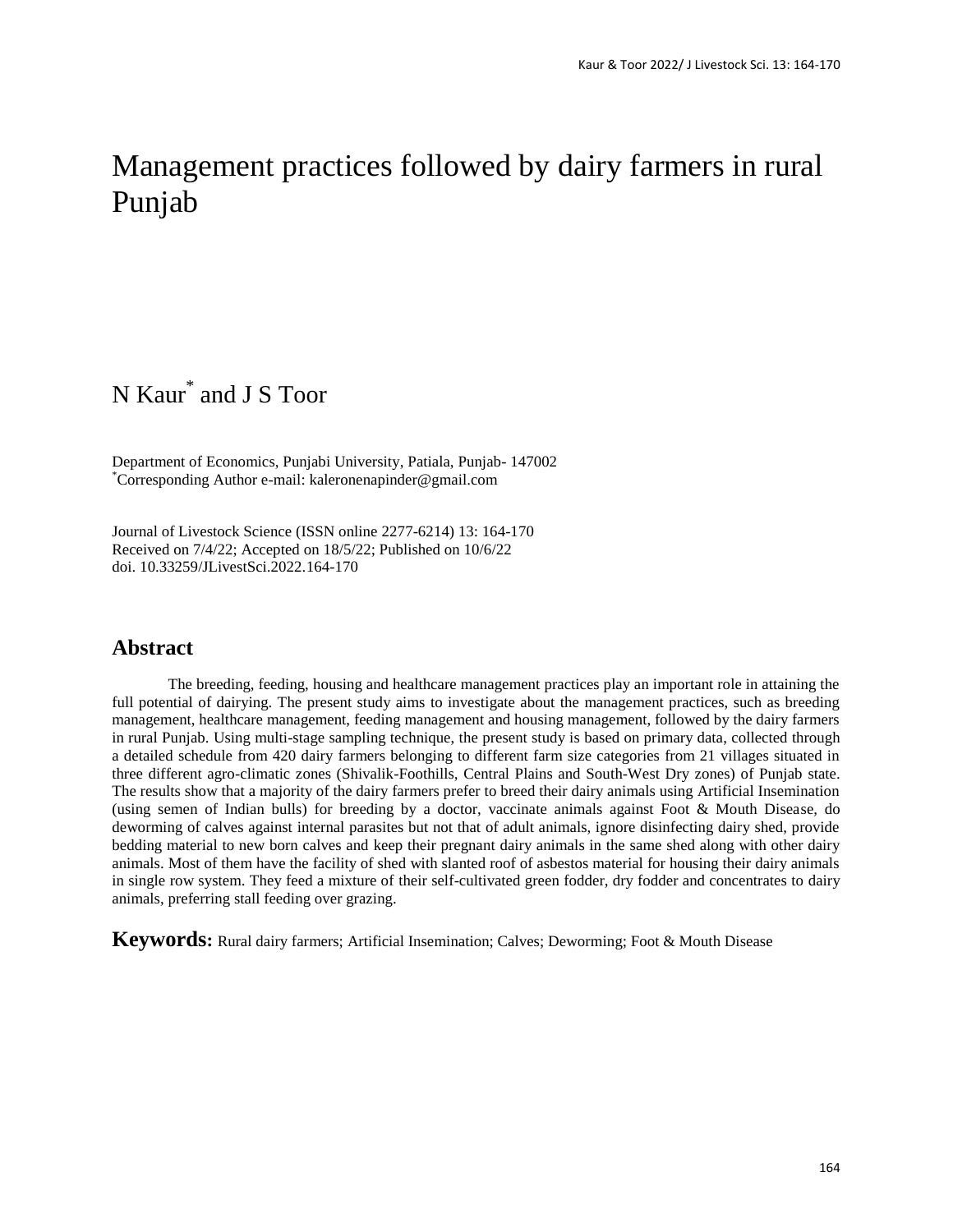## **Introduction**

Dairying has occupied a predominant place in rural economy. The entire structure of village economy rests upon agriculture and dairying. The sector involves millions of resource poor farmers, for whom critical livelihood, economic stability and sustainable farming has been ensured by animal ownership. Livestock sector is originated as critical sub-sector of agriculture in Punjab. Livestock population has declined to 7331.27 thousand in 2007 from 8607.50 thousand in 2003, showing the decline of approximately 15 per cent. But, then it has increased to 8117.10 thousand in 2012 (Livestock Census, 2012). Milk production in the state stands at 13347 thousand tonnes in 2019- 20. With the increase in milk production in Punjab, the per capita availability of milk has also shown a significant rise over the decades. Per capita availability of milk has increased to 1225 grams per day in 2019-20 from 870 grams per day in 2000-01 (Statistical Abstract of Punjab, 2020). The breeding, feeding, housing and healthcare management practices play an important role in attaining the full potential of dairying. A good number of studies, such as Sabapara et al. (2010), Malsawmdawngliana and Rahman (2016), Dhaliwal and Dhillon (2017), Sreedhar et al. (2017), Patel et al. (2018), Kumar et al. (2019) and Patel et al. (2019), have been undertaken to discuss the feeding, breeding, housing and healthcare management practices adopted by the dairy farmers. Dairy farmers are not getting good economic return (Sharma & Singh, 2020) and continued adoption of traditional practices is one of the factor (Patel et al 2016).

A majority of the dairy farmers have used Artificial Insemination (A.I.) for breeding their animals, have vaccinated their dairy animals against Foot and Mouth Disease, have dewormed their milch animals, and have provided conventional type of housing with concrete floor. Only a few dairy farmers have fed their dairy animals all three rations, viz., green fodder, concentrate and dry fodder. The present study aims to investigate about the management practices, such as breeding management, healthcare management, feeding management and housing management, followed by the dairy farmers in rural Punjab.

#### **Material and Methods**

The present study is based on primary data, collected through a detailed schedule from 420 dairy farmers belonging to different farm size categories from 21 villages (using a multi-stage sampling technique to select the villages and dairy farmers) situated in three different agro-climatic zones (Shivalik-Foothills, Central Plains and South-West Dry zones) of Punjab state. Standard statistical tools like mean values and proportions have been used for analysis.



Fig 1: showing villages of Punjab selected for survey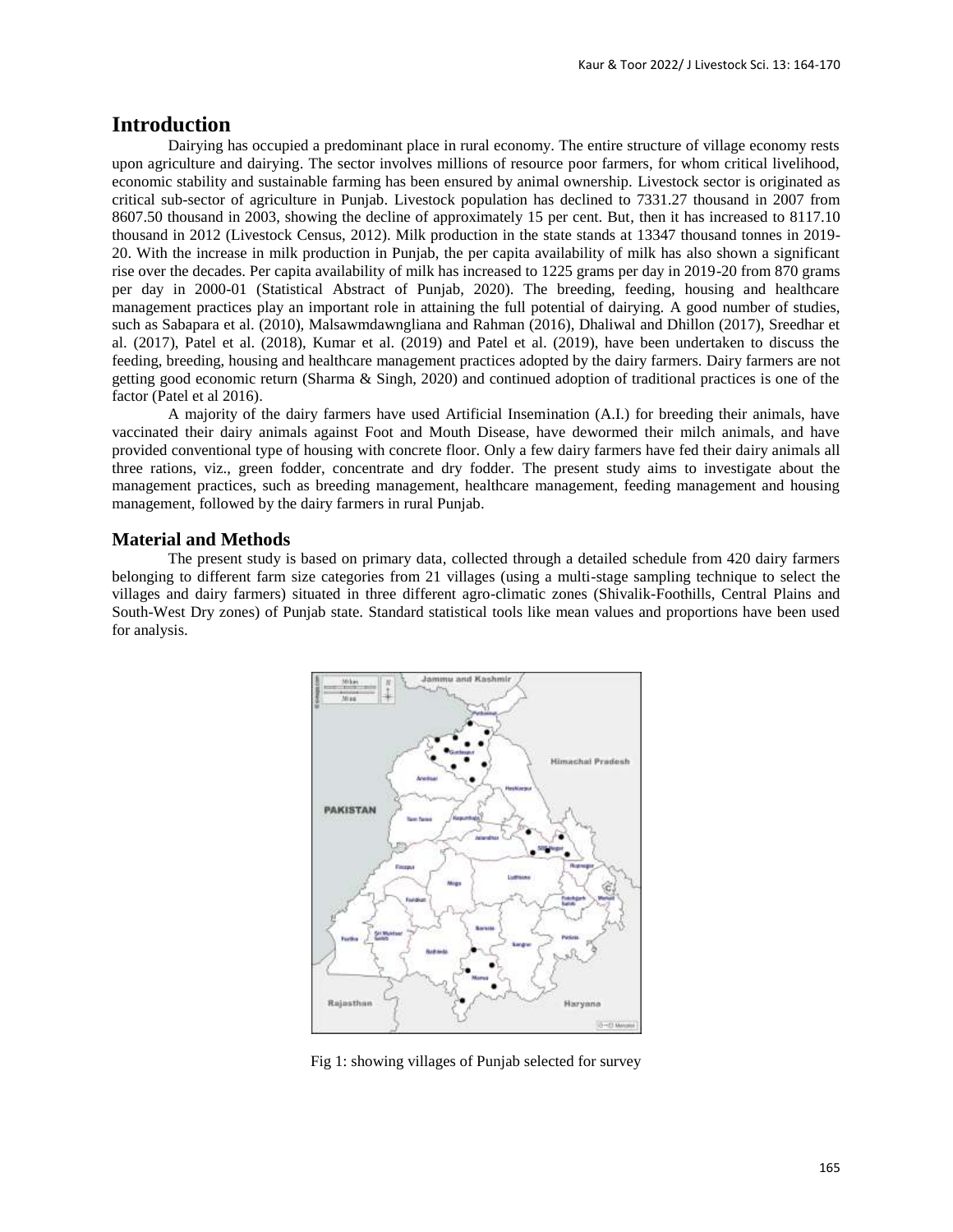### **Results and Discussion**

#### *Breeding Practices followed by dairy farmers in rural Punjab*

The reproductive performance in dairy cattle is important variable for its economic success. The reproductive efficiency is a major area of concern for the farmers when using Natural Services (N.S.) and Artificial Insemination (A.I.). Table 1 shows the distribution of dairy farmers as per the adoption of breeding practices in Punjab. Out of all, 80 (19.05 per cent) dairy farmers resort to natural services for inseminating their cattle, while 340 (80.95 per cent) dairy farmers like to choose artificial insemination over natural services. This scenario is similar across the regions, except South-West Dry region. In South-West Dry region, 33 (33 per cent) dairy farmers prefer natural services and 67 (67 per cent) prefer artificial insemination for inseminating their dairy animals. These findings are in conformity with Sabapara et al. (2010), Malsawmdawngliana & Rahman (2016), Dhaliwal & Dhillon (2017) and Kumar et al. (2019). According to Sabapara et al. (2010), around 96 per cent of the dairy farmers have artificially inseminated their milch animals in south Gujarat. The findings of Malsawmdawngliana & Rahman (2016) have shown that 98 per cent of the dairy farmers have resorted to artificial insemination of their cattle in Mizoram. The study of Dhaliwal & Dhillon (2017) has revealed that 65 per cent of the dairy farmers in rural areas and 85 per cent of the dairy farmers in urban areas have preferred artificial insemination of their dairy animals in Bathinda district of Punjab. Around 80 per cent of the dairy farmers have resorted to artificial insemination over natural services in western Uttar Pradesh as per the study of Kumar et al. (2019). However, Sreedhar et al. (2017) have found opposite results in which 81 per cent of the dairy farmers have preferred natural services over artificial insemination of their dairy animals.

The technique of inseminating dairy animals requires adequate knowledge and experience. Improper artificial insemination can negate all other efforts to obtain conception. Out of 340 dairy farmers preferring artificial insemination over natural services, 331 (97.35 per cent) dairy farmers prefer veterinarian for artificial insemination procedure, while in case of 9 (2.65 per cent) dairy farmers, artificial insemination procedure is performed by farmers themselves. This scenario is similar across the regions with a minor percentage changes here and there.

Farmers, who want to make the most of the genetic gain for the renewal of their herd, often prefer to choose artificial insemination over natural services. They, therefore, use imported semen on their cows. As much as 184 (54.12 per cent) dairy farmers use the semen of Indian bulls. Remaining 156 (45.88 per cent) dairy farmers prefer imported semen for artificial insemination procedure.

In Shivalik-Foothills region, the maximum number (108) of dairy farmers prefers to use imported semen for artificial insemination procedure. In Central Plains region and South-West Dry region, the maximum number (58 & 45 respectively) uses the semen of Indian bulls for artificial insemination.

#### *Healthcare Management Practices followed by Dairy Farmers*

Table 2 provides the information regarding healthcare management practices, such as vaccination against Foot & Mouth Disease, deworming of calves, deworming of adult animals, shed disinfection, bedding material for calves and separate shed for pregnant dairy animals, followed by the dairy farmers in rural Punjab. Foot & mouth disease is a severe, highly contagious viral disease of cattle. Across the regions, almost all dairy farmers vaccinate their dairy animals against Foot & Mouth Disease. These findings are in conformity with the results of Sabapara et al. (2010), Patel et al. (2018) & Patel et al. (2019). Deworming plays an important role in reducing the internal parasites. Ideally, the deworming should start from the first week of birth of calf. The distribution of dairy farmers on the basis of deworming of calves reveals that as much as 178 (80.91 per cent) dairy farmers from Shivalik-Foothills region and 90 (90 per cent) each from Central Plains region and South-West Dry region resort to the practice of deworming of calves after birth. Regarding deworming of adult animals, 151 (68.64 per cent) from Shivalik-Foothills region do not deworm their adult animals. Remaining 37 (16.82 per cent) do deworming of adult animals after every three months, followed by 29 (13.18 per cent) doing half-yearly deworming and just 3 (1.36 per cent) do yearly deworming of adult animals. Out of all, 67 (67 per cent) and 72 (72 per cent) dairy farmers from Central Plains region and South-West Dry region, respectively, do not deworm their adult animals. The highest number (17, 17 per cent) of dairy farmers from Central Plains region do half-yearly deworming and lowest (5, 5 per cent) of them do yearly deworming of adult animals. The maximum number (18, 18 per cent) of the dairy farmers from South-West Dry region does half-yearly deworming of adult animals, followed by 5 (5 per cent each) doing deworming after everythree months and yearly respectively. The findings of the study are supported by the results of Malsawmdawngliana &Rahman (2016) However, Sabapara et al. (2010) and Patel et al. (2018) have found the results not in conformity with the findings of present study.

The effective control of the infectious diseases is important for animal health. This mainly relies on the maintenance of healthy environment involving cleaning and disinfection. Across the regions, 185 (84.09 per cent) dairy farmers from Shivalik-Foothills region, 82 (82 per cent) from Central Plains region and 89 (89 per cent) dairy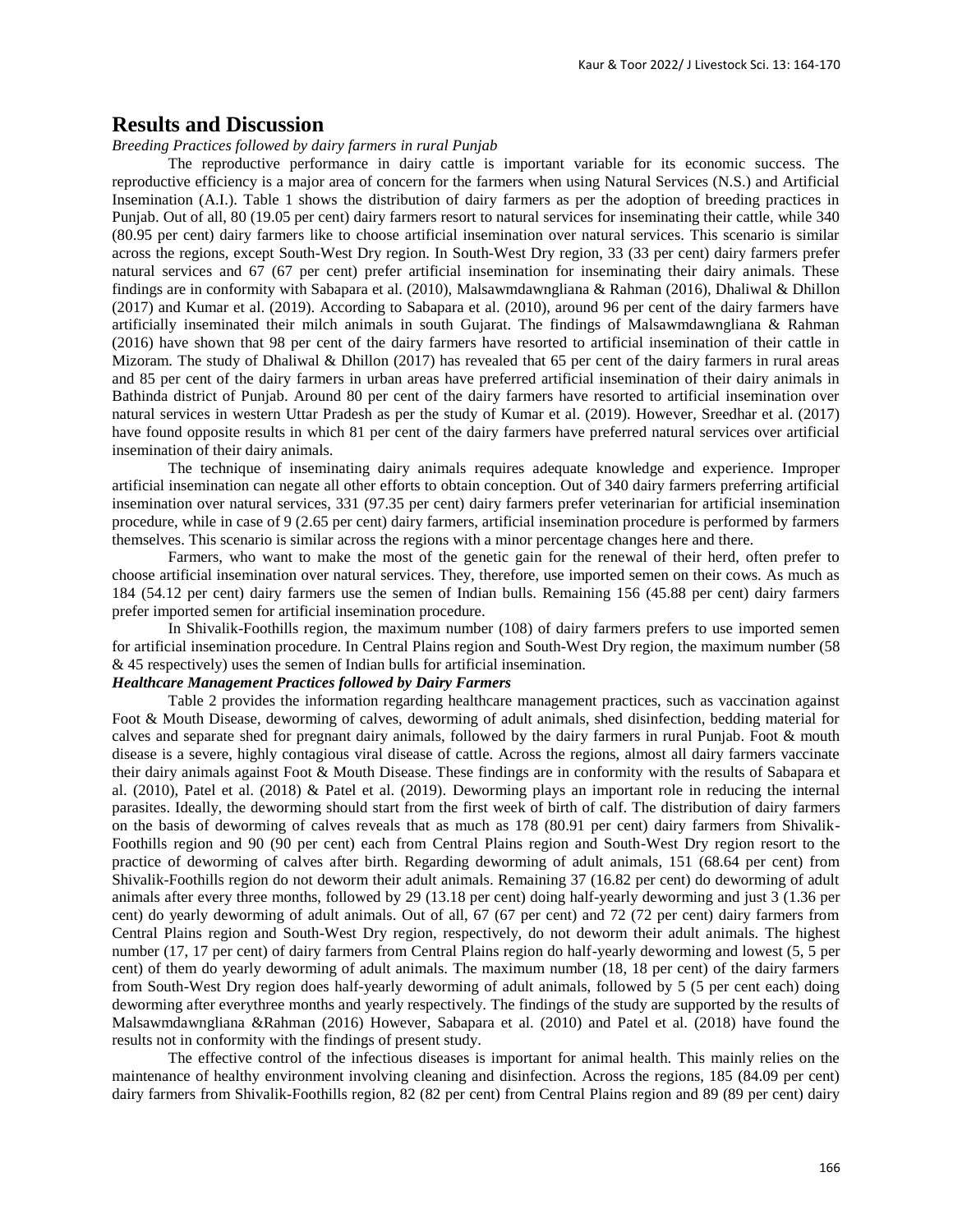farmers from South-West Dry region do not disinfect the dairy shed at all. This result is in contrast with the study of Patel et al. (2018). The information on provision of bedding material shows that, generally, straw is used for making bedding material for young calf as it provides thermal insulation to calves. In Shivalik-Foothills region, 216 (98.18 per cent) dairy farmers provide bedding material for new born calves and just 4 (1.82 per cent) do not do so. As much as 87 (87 per cent) dairy farmers from Central Plains region provide the bedding material to calves and remaining 13 (13 per cent) do not provide this facility to their calves. In South-West Dry region, 90 (90 per cent) dairy farmers are providing the facility of bedding to calves and just 10 (10 per cent) do not provide bedding to the new born calves.

Animals of advance pregnancy must be kept separated at dried-off floor to avoid udder troubles in subsequent lactation. In Shivalik-Foothills region, 15 (6.82 per cent) dairy farmers keep pregnant animals in separate shed and 205 (93.18 per cent) do not do so. Just 2 (2 per cent) and 3 (3 per cent) dairy farmers in Central Plains region and South-West Dry region has the facility of serrate shed for pregnant dairy animals.

#### *Housing Practices followed by Dairy Farmers*

It is important to provide clean and comfortable housing facilities to the dairy animals. This, in turn, ensures their proper growth and optimum productivity. The milch animals should be protected from the extreme weather conditions. Dairy animals are being kept either in shed or under trees in the study area. The shed is a structure or building to house dairy animals.

Table 3 exhibits the distribution of the dairy farmers on the basis of housing practices followed by the dairy farmers in Punjab. A majority, i.e. more than 92 per cent, of the dairy farmers from each region keep their dairy animals under shed to ensure their comfort. The findings are in the line with the results of Prasad et al*.* (2017) as they have shown that more than three-fourth of the dairy farmers provide *pucca* animal house.

Floor is another important part of the animal building as it is frequently used by the dairy animals for resting, feeding and milking. Floor must be strong and durable. Generally, non-slippery floor is preferred to avoid injuries from the accidental slipping of the dairy animals. Floor can be *katcha*, concrete and matted. In Shivalik-Foothills region, dairy animals are kept on the concrete floor by 169 (76.82 per cent) dairy farmers, followed by 45 (20.45 per cent) keeping on *katcha* floor and 6 (2.73 per cent) keeping on matted floor. Concrete floor in Central Plains region is provided by 74 (74 per cent) dairy farmers, followed by 24 (24 per cent) providing *katcha* floor and just 2 (2 per cent) providing matted floor. In South-West Dry region, 49 (49 per cent) dairy farmers keep their dairy animals on concrete floor, followed by 45 (45 per cent) keeping on *katcha* floor and 6 (6 per cent) on matted floor.

Roof is the main structure to prevent dairy animals from heavy rains, hot sun and chilling cold. Roof can be slanted or plain-top. The region-wise figures reveal the similar pattern in Shivalik-Foothills region and South-West Dry region, except for Central Plains region. As much as 151 (74.02 per cent) and 70 (76.09 per cent) dairy farmers from Shivalik-Foothills region and South-West Dry region prefer slanted roof of the shed respectively. In Central Plains region, slanted and plain-top roof is preferred by 50 (52.63 per cent) and 45 (47.37 per cent) dairy farmers respectively. Different types of materials are used for covering the roof of the shed. The commonly used roofing materials are tiles, asbestos sheets, aluminum sheets and thatched roof. In Shivalik-Foothills region, 129 (63.24 per cent) dairy farmers are using asbestos sheet for covering roof, followed by 59 (28.92 per cent) using tiles and 16 (7.84 per cent) using thatched roof. A half of the dairy farmers, i.e. 48 (50.53 per cent), in Central Plains region use asbestos sheet, followed by 36 (37.89 per cent) using tiles and remaining 11 (11.58 per cent) using thatched roof. In South-West Dry region, 48 (52.17 per cent) dairy farmers prefer asbestos sheet as roofing material of the shed, followed by 41 (44.57 per cent) preferring tiles and just 3 (3.26 per cent) preferring thatched roof.

The milch animals generally have single row system and double row system. In single row system, 12-16 milch animals can be kept together. If it is greater than 16, double row system, i.e. tail to tail or face-out method and head to head or face-in method, is preferable. Across the regions, 206 (93.64 per cent) dairy farmers in Shivalik-Foothills region keep their dairy animals in single row system and remaining 14 (6.36 per cent) dairy farmers keep them in head-to-head system. In Central Plains region, dairy animals are kept in single row system and head to head system by 99 (99 per cent) and 1 (1 per cent) dairy farmers respectively.In South-West Dry region, single row system and head-to-head system is preferred by 94 (94 per cent) and 6 (6 per cent) dairy farmers respectively. No dairy farmer use tail to tail (face-out) method in double row system.

#### *Feeding Practices followed by Dairy Farmers*

Feeding is one of the important aspects of animal husbandry. A balanced animal feed is a proper combination of proteins, carbohydrates, fats, minerals and vitamins. A good animal feedstuff is balanced in nutrients, clean and fresh, and free from toxins. However, there is shortage of feed and fodder in India, along with ineffective feed quality control and poor-quality feed (Kumar et al., 2019).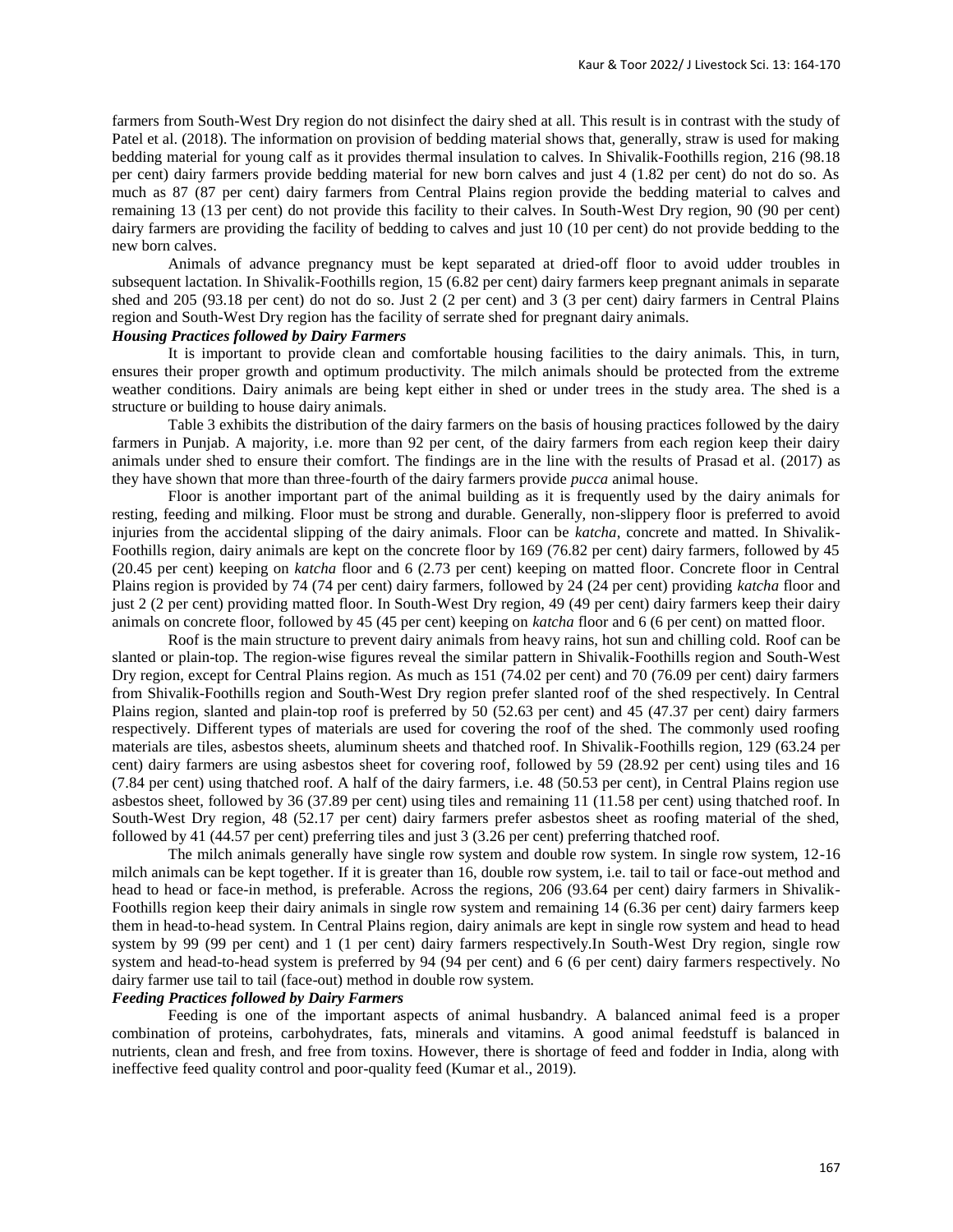|                |                                                  | Breeding Practices followed by Dairy Farmers |        |     |                       |     |                |         |        |  |
|----------------|--------------------------------------------------|----------------------------------------------|--------|-----|-----------------------|-----|----------------|---------|--------|--|
| Sr.            | Breeding                                         | Shivalik-Foothills                           |        |     | <b>Central Plains</b> |     | South-West Dry |         |        |  |
| No.            | Practices                                        | region                                       |        |     | region                |     | region         | Sampled |        |  |
|                |                                                  | No.                                          | %      | No. | $\%$                  | No. | %              | No.     | %      |  |
|                | <b>Insemination Method</b>                       |                                              |        |     |                       |     |                |         |        |  |
| 1              | Natural                                          | 31                                           | 14.09  | 16  | 16.00                 | 33  | 33.00          | 80      | 19.05  |  |
|                | Artificial                                       | 189                                          | 85.91  | 84  | 84.00                 | 67  | 67.00          | 340     | 80.95  |  |
|                | Total                                            | 220                                          | 100.00 | 100 | 100.00                | 100 | 100.00         | 420     | 100.00 |  |
|                | Performance of Artificial Insemination Procedure |                                              |        |     |                       |     |                |         |        |  |
| $\overline{2}$ | Doctor                                           | 183                                          | 96.83  | 82  | 97.62                 | 66  | 98.51          | 331     | 97.35  |  |
|                | Farmer                                           | 6                                            | 3.17   | 2   | 2.38                  |     | 1.49           | 9       | 2.65   |  |
|                | Total                                            | 189                                          | 100.00 | 84  | 100.00                | 67  | 100.00         | 340     | 100.00 |  |
|                | Type of Semen Used                               |                                              |        |     |                       |     |                |         |        |  |
| 3              | <b>Indian Bulls</b>                              | 81                                           | 42.86  | 58  | 69.05                 | 45  | 67.16          | 184     | 54.12  |  |
|                | Imported                                         | 108                                          | 57.14  | 26  | 30.95                 | 22  | 32.84          | 156     | 45.88  |  |
|                | Total                                            | 189                                          | 100.00 | 84  | 100.00                | 67  | 100.00         | 340     | 100.00 |  |

|  | Table 1: Breeding practices followed by dairy farmers in rural Punjab |  |  |  |  |
|--|-----------------------------------------------------------------------|--|--|--|--|
|  |                                                                       |  |  |  |  |

Source: Field Survey, 2019

## **Table 2**: Healthcare Management Practices followed by Dairy Farmers

|                |                                            | Healthcare Management Practices followed by Dairy Farmers |                    |                |                       |                |            |                |         |  |  |  |
|----------------|--------------------------------------------|-----------------------------------------------------------|--------------------|----------------|-----------------------|----------------|------------|----------------|---------|--|--|--|
| Sr.            | Healthcare                                 |                                                           | Shivalik-Foothills |                | <b>Central Plains</b> |                | South-West |                |         |  |  |  |
| No.            | Practices                                  | region                                                    |                    |                | region                |                | Dry region |                | Sampled |  |  |  |
|                |                                            | No.                                                       | $\frac{0}{0}$      | No.            | $\%$                  | No.            | $\%$       | No.            | $\%$    |  |  |  |
|                | Vaccination against Foot and Mouth Disease |                                                           |                    |                |                       |                |            |                |         |  |  |  |
| $\mathbf{1}$   | Yes                                        | 220                                                       | 100.00             | 99             | 99.00                 | 98             | 98.00      | 417            | 99.29   |  |  |  |
|                | N <sub>o</sub>                             | $\Omega$                                                  | 0.00               | 1              | 1.00                  | $\overline{2}$ | 2.00       | 3              | 0.71    |  |  |  |
|                | Total                                      | 220                                                       | 100.00             | 100            | 100.00                | 100            | 100.00     | 420            | 100.00  |  |  |  |
|                | Deworming of Calves                        |                                                           |                    |                |                       |                |            |                |         |  |  |  |
| $\overline{2}$ | Yes                                        | 178                                                       | 80.91              | 90             | 90.00                 | 90             | 90.00      | 358            | 85.24   |  |  |  |
|                | No                                         | 42                                                        | 19.09              | 10             | 10.00                 | 10             | 10.00      | 62             | 14.76   |  |  |  |
|                | Total                                      | 220                                                       | 100.00             | 100            | 100.00                | 100            | 100.00     | 420            | 100.00  |  |  |  |
|                | Deworming of Adult Animals                 |                                                           |                    |                |                       |                |            |                |         |  |  |  |
|                | N <sub>o</sub>                             | 151                                                       | 68.64              | 67             | 67.00                 | 72             | 72.00      | 290            | 69.05   |  |  |  |
|                | After 3                                    |                                                           |                    |                |                       |                |            |                |         |  |  |  |
| 3              | months                                     | 37                                                        | 16.82              | 11             | 11.00                 | 5              | 5.00       | 53             | 12.62   |  |  |  |
|                | Half-yearly                                | 29                                                        | 13.18              | 17             | 17.00                 | 18             | 18.00      | 64             | 15.24   |  |  |  |
|                | Yearly                                     | 3                                                         | 1.36               | 5              | 5.00                  | 5              | 5.00       | 13             | 3.10    |  |  |  |
|                | Total                                      | 220                                                       | 100.00             | 100            | 100.00                | 100            | 100.00     | 420            | 100.00  |  |  |  |
|                | Disinfection of Shed                       |                                                           |                    |                |                       |                |            |                |         |  |  |  |
|                | KMNO4                                      | 8                                                         | 3.64               | $\overline{0}$ | 0.00                  | $\mathbf{1}$   | 1.00       | $\overline{9}$ | 2.14    |  |  |  |
|                | Phenyl                                     | 15                                                        | 6.82               | 13             | 13.00                 | 6              | 6.00       | 34             | 8.10    |  |  |  |
| $\overline{4}$ | <b>Tick Spray</b>                          | 12                                                        | 5.45               | 5              | 5.00                  | $\overline{4}$ | 4.00       | 21             | 5.00    |  |  |  |
|                | <b>Not</b>                                 |                                                           |                    |                |                       |                |            |                |         |  |  |  |
|                | Disinfected                                | 185                                                       | 84.09              | 82             | 82.00                 | 89             | 89.00      | 356            | 84.76   |  |  |  |
|                | Total                                      | 220                                                       | 100.00             | 100            | 100.00                | 100            | 100.00     | 420            | 100.00  |  |  |  |
|                | Bedding Material for New Born Calf         |                                                           |                    |                |                       |                |            |                |         |  |  |  |
| 5              | Yes                                        | 216                                                       | 98.18              | 87             | 87.00                 | 90             | 90.00      | 393            | 93.57   |  |  |  |
|                | N <sub>o</sub>                             | $\overline{4}$                                            | 1.82               | 13             | 13.00                 | 10             | 10.00      | 27             | 6.43    |  |  |  |
|                | Total                                      | 220                                                       | 100.00             | 100            | 100.00                | 100            | 100.00     | 420            | 100.00  |  |  |  |
|                | Separate Shed for Pregnant Women           |                                                           |                    |                |                       |                |            |                |         |  |  |  |
| 6              | Yes                                        | 15                                                        | 6.82               | $\overline{c}$ | 2.00                  | $\mathfrak{Z}$ | 3.00       | 20             | 4.76    |  |  |  |
|                | No                                         | 205                                                       | 93.18              | 98             | 98.00                 | 97             | 97.00      | 400            | 95.24   |  |  |  |
|                | Total                                      | 220                                                       | 100.00             | 100            | 100.00                | 100            | 100.00     | 420            | 100.00  |  |  |  |

Source: Field Survey, 2019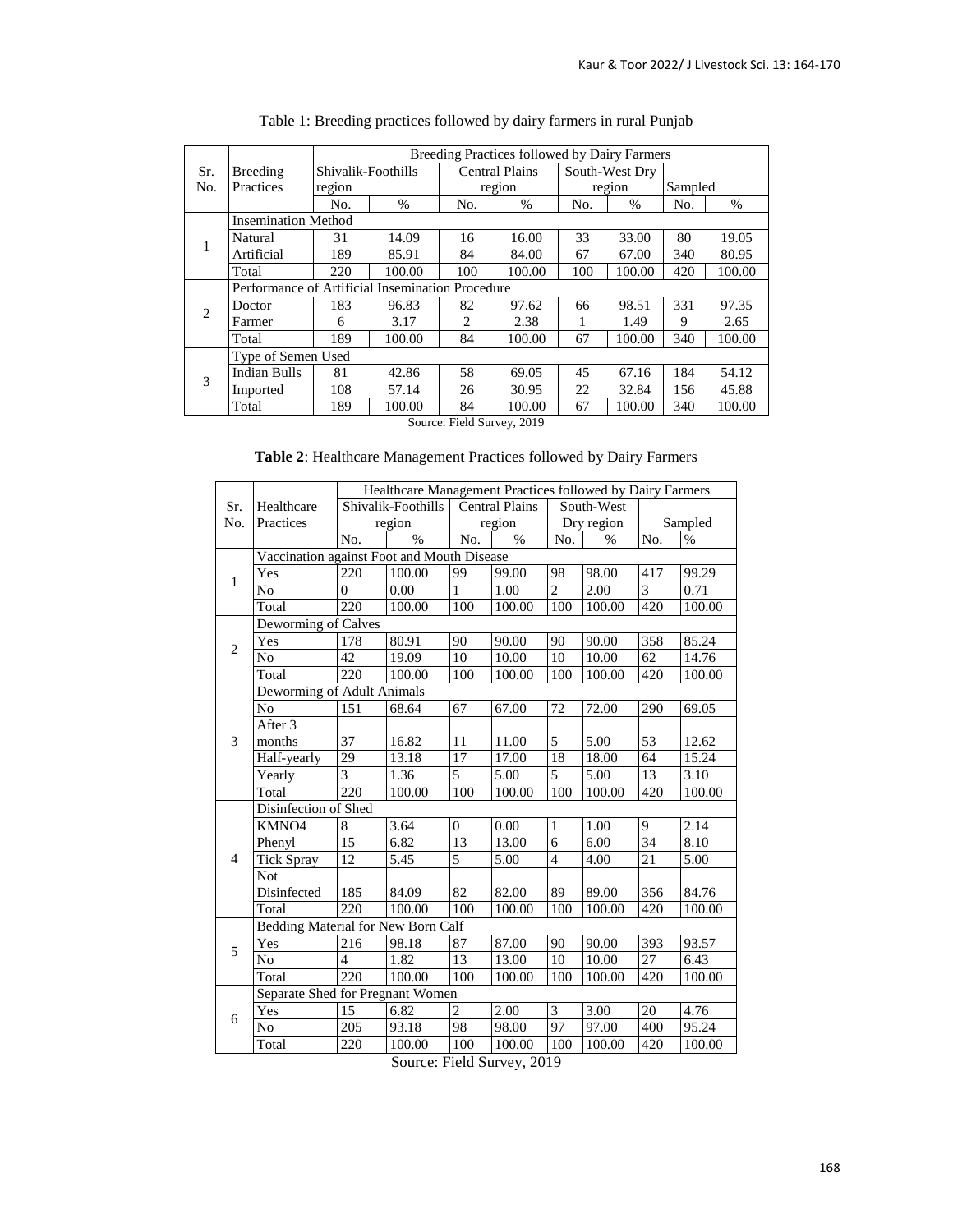|                |                          | Housing Practices followed by Dairy Farmers |                  |                |       |            |            |         |       |  |  |
|----------------|--------------------------|---------------------------------------------|------------------|----------------|-------|------------|------------|---------|-------|--|--|
| Sr.            |                          | Shivalik-                                   |                  | Central        |       |            | South-West |         |       |  |  |
| No.            | Housing                  |                                             | Foothills region | Plains region  |       | Dry region |            | Sampled |       |  |  |
|                | Practices                | No.                                         | $\%$             | No.            | $\%$  | No.        | $\%$       | No.     | $\%$  |  |  |
|                | Housing of Dairy Animals |                                             |                  |                |       |            |            |         |       |  |  |
| 1              | Shed                     | 204                                         | 92.73            | 95             | 95.00 | 92         | 92.00      | 391     | 93.10 |  |  |
|                | <b>Under Trees</b>       | 16                                          | 7.27             | 5              | 5.00  | 8          | 8.00       | 29      | 6.90  |  |  |
|                | Total                    | 220                                         | 100.00           | 100            | 100.0 | 100        | 100.0      | 420     | 100.0 |  |  |
|                | Floor                    |                                             |                  |                |       |            |            |         |       |  |  |
|                | Katcha                   | 45                                          | 20.45            | 24             | 24.00 | 45         | 45.00      | 114     | 27.14 |  |  |
| 2              | Concreted                | 169                                         | 76.82            | 74             | 74.00 | 49         | 49.00      | 292     | 69.52 |  |  |
|                | Matted                   | 6                                           | 2.73             | $\overline{2}$ | 2.00  | 6          | 6.00       | 14      | 3.33  |  |  |
|                | Total                    | 220                                         | 100.00           | 100            | 100.0 | 100        | 100.0      | 420     | 100.0 |  |  |
|                | Roof of Shed             |                                             |                  |                |       |            |            |         |       |  |  |
| 3              | Slanted                  | 151                                         | 74.02            | 50             | 52.63 | 70         | 76.09      | 271     | 69.31 |  |  |
|                | Plain-top                | 53                                          | 25.98            | 45             | 47.37 | 22         | 23.91      | 120     | 30.69 |  |  |
|                | Total                    | 204                                         | 100.00           | 95             | 100.0 | 92         | 100.0      | 391     | 100.0 |  |  |
|                | Roofing Material of Shed |                                             |                  |                |       |            |            |         |       |  |  |
|                | Asbestos                 |                                             |                  |                |       |            |            |         |       |  |  |
|                | <b>Sheets</b>            | 129                                         | 63.24            | 48             | 50.53 | 48         | 52.17      | 225     | 57.54 |  |  |
| $\overline{4}$ | <b>Tiles</b>             | 59                                          | 28.92            | 36             | 37.89 | 41         | 44.57      | 136     | 34.78 |  |  |
|                | <b>Thatched Roof</b>     | 16                                          | 7.84             | 11             | 11.58 | 3          | 3.26       | 30      | 7.67  |  |  |
|                | Total                    | 204                                         | 100.00           | 95             | 100.0 | 92         | 100.0      | 391     | 100.0 |  |  |
|                | Shed                     |                                             |                  |                |       |            |            |         |       |  |  |
| 5              | Single                   | 206                                         | 93.64            | 99             | 99.00 | 94         | 94.00      | 399     | 95.00 |  |  |
|                | Head-to-Head             | 14                                          | 6.36             | 1              | 1.00  | 6          | 6.00       | 21      | 5.00  |  |  |
|                | Total                    | 220                                         | 100.00           | 100            | 100.0 | 100        | 100.0      | 420     | 100.0 |  |  |

| Table 3: Housing Practices followed by Dairy Farmers |  |  |
|------------------------------------------------------|--|--|
|                                                      |  |  |

Source: Field Survey, 2019

|  | Table 4: Feeding Practices followed by Dairy Farmers |  |  |
|--|------------------------------------------------------|--|--|
|  |                                                      |  |  |

| Sr.                                    |                                                           | Feeding Practices followed by Dairy Farmers |                  |                       |        |     |                |     |               |  |  |  |
|----------------------------------------|-----------------------------------------------------------|---------------------------------------------|------------------|-----------------------|--------|-----|----------------|-----|---------------|--|--|--|
| N <sub>o</sub><br>$\ddot{\phantom{0}}$ | Feeding                                                   | Shivalik-                                   |                  | <b>Central Plains</b> |        |     | South-West Dry |     |               |  |  |  |
|                                        | Practices                                                 |                                             | Foothills region |                       | region |     | region         |     | Sampled       |  |  |  |
|                                        |                                                           | No.                                         | $\frac{0}{0}$    | No.                   | $\%$   | No. | $\%$           | No. | $\frac{0}{0}$ |  |  |  |
|                                        | Feeding System                                            |                                             |                  |                       |        |     |                |     |               |  |  |  |
| 1                                      | Stall                                                     |                                             |                  |                       |        |     |                |     |               |  |  |  |
|                                        | Feeding                                                   | 220                                         | 100              | 100                   | 100    | 100 | 100            | 420 | 100           |  |  |  |
|                                        | Total                                                     | 220                                         | 100              | 100                   | 100    | 100 | 100            | 420 | 100           |  |  |  |
|                                        | Ration Mixture of Green Fodder & Dry Fodder               |                                             |                  |                       |        |     |                |     |               |  |  |  |
| $\overline{2}$                         | Yes                                                       | 217                                         | 98.64            | 93                    | 93.00  | 87  | 87.00          | 397 | 94.52         |  |  |  |
|                                        | No                                                        | 3                                           | 1.36             | 7                     | 7.00   | 13  | 13.00          | 23  | 5.48          |  |  |  |
|                                        | Total                                                     | 220                                         | 100.00           | 100                   | 100.00 | 100 | 100.00         | 420 | 100.00        |  |  |  |
|                                        | Ration Mixture of Green Fodder & Concentrates             |                                             |                  |                       |        |     |                |     |               |  |  |  |
| 3                                      | Yes                                                       | 176                                         | 80.00            | 68                    | 68.00  | 75  | 75.00          | 319 | 75.95         |  |  |  |
|                                        | No                                                        | 44                                          | 20.00            | 32                    | 32.00  | 25  | 25.00          | 101 | 24.05         |  |  |  |
|                                        | Total                                                     | 220                                         | 100.00           | 100                   | 100.00 | 100 | 100.00         | 420 | 100.00        |  |  |  |
|                                        | Ration Mixture of Green Fodder, Dry Fodder & Concentrates |                                             |                  |                       |        |     |                |     |               |  |  |  |
| $\overline{4}$                         | Yes                                                       | 175                                         | 79.55            | 63                    | 63.00  | 73  | 73.00          | 311 | 74.05         |  |  |  |
|                                        | No                                                        | 45                                          | 20.45            | 37                    | 37.00  | 27  | 27.00          | 109 | 25.95         |  |  |  |
|                                        | Total                                                     | 220                                         | 100.00           | 100                   | 100.00 | 100 | 100.00         | 420 | 100.00        |  |  |  |
|                                        | <b>Cultivation of Green Fodder</b>                        |                                             |                  |                       |        |     |                |     |               |  |  |  |
| 5                                      | Yes                                                       | 181                                         | 82.27            | 83                    | 83.00  | 80  | 80.00          | 344 | 81.90         |  |  |  |
|                                        | No                                                        | 39                                          | 17.73            | 17                    | 17.00  | 20  | 20.00          | 76  | 18.10         |  |  |  |
|                                        | Total                                                     | 220                                         | 100.00           | 100                   | 100.00 | 100 | 100.00         | 420 | 100.00        |  |  |  |

Source: Field Survey, 2019